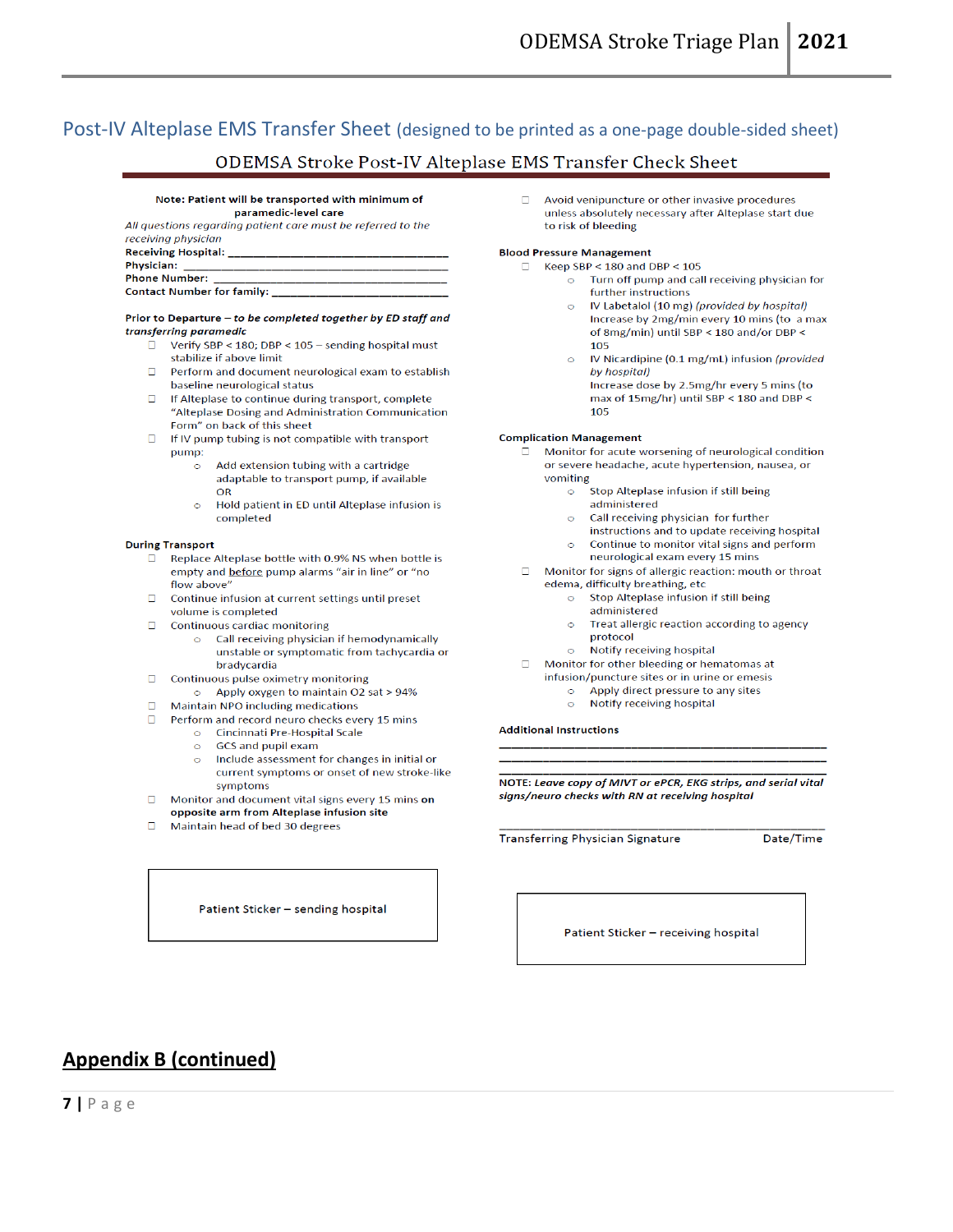ODEMSA Stroke Post-IV Alteplase EMS Transfer Check Sheet

#### Alteplase Dosing and Administration Communication Form

This page is to be completed by transferring RN and EMS Transport team

Verify/confirm the following dosing and pump settings prior to departure:

|                                                                                                                                                                                                   |                 |                           | <b>ED RN</b><br><b>Initials</b> | <b>EMS</b><br><b>Transport</b><br><b>Initials</b> |
|---------------------------------------------------------------------------------------------------------------------------------------------------------------------------------------------------|-----------------|---------------------------|---------------------------------|---------------------------------------------------|
|                                                                                                                                                                                                   |                 |                           |                                 |                                                   |
| Excess Alteplase discarded before hanging on pump: mg<br>Amount remaining at time of transport: __________mL                                                                                      |                 |                           |                                 |                                                   |
| Bolus dose: ________________mg                                                                                                                                                                    |                 | Time given: _____________ |                                 |                                                   |
| <b>Continuous Infusion:</b>                                                                                                                                                                       |                 |                           |                                 |                                                   |
| $\bullet$                                                                                                                                                                                         |                 |                           |                                 |                                                   |
| Rate: ______________mg/hr Estimated time of completion: ____________                                                                                                                              |                 |                           |                                 |                                                   |
| Actual stopped/completed time:____________                                                                                                                                                        |                 |                           |                                 |                                                   |
|                                                                                                                                                                                                   |                 |                           |                                 |                                                   |
| Total amount Alteplase received: __________mg<br>EMS administered mL in transport<br>**Switch to bag of 0.9% NS at _______ (recommended: same as Alteplase rate)<br>after Alteplase is finished** |                 |                           |                                 |                                                   |
| Signature/Title                                                                                                                                                                                   | <b>Initials</b> | Signature/Title           |                                 | <b>Initials</b>                                   |
|                                                                                                                                                                                                   |                 |                           |                                 |                                                   |
|                                                                                                                                                                                                   |                 |                           |                                 |                                                   |

#### **EMS Transport Team to hand off this completed medical record** to RN at receiving hospital

Patient Sticker - sending hospital

Patient Sticker - receiving hospital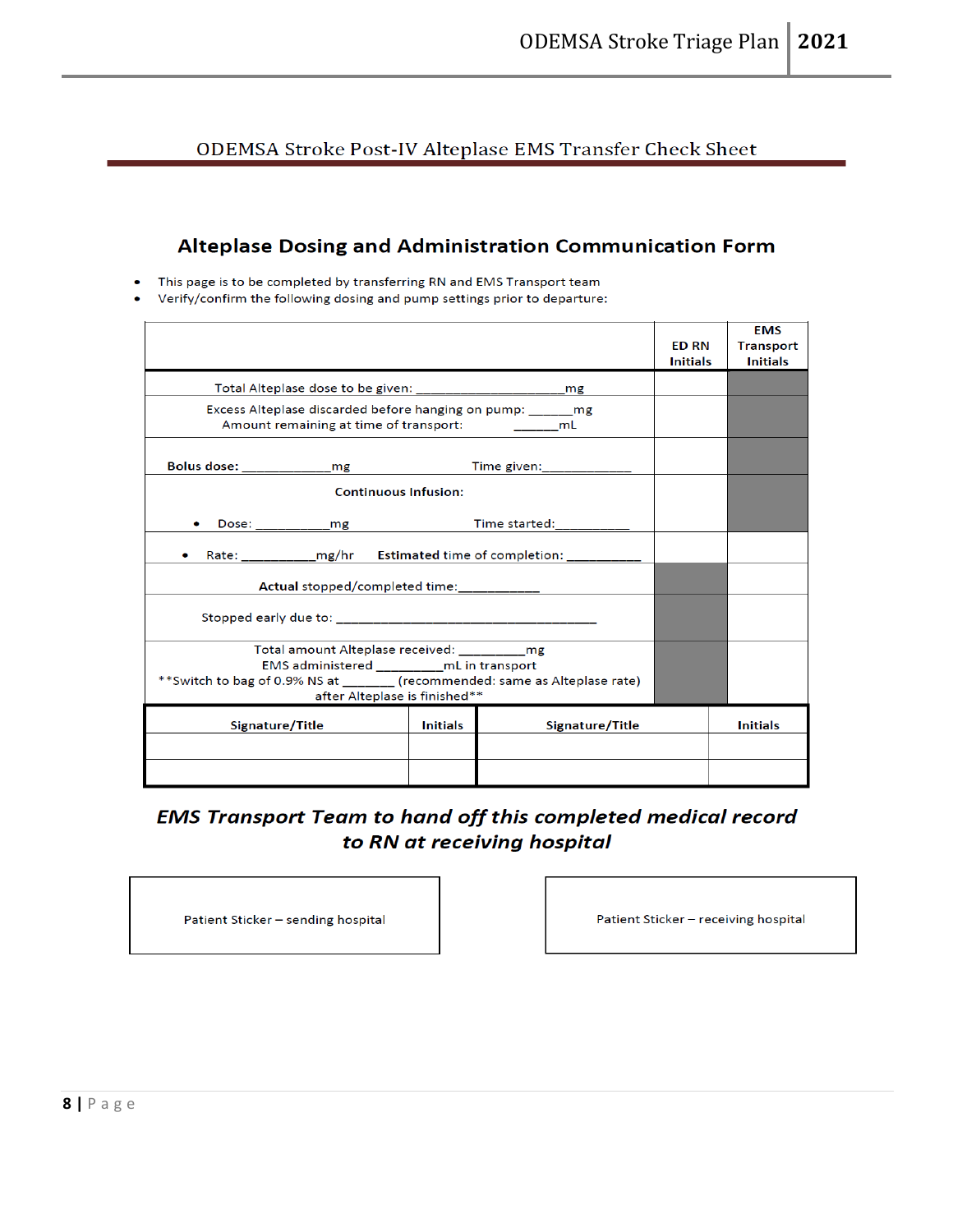#### **Appendix C**

### Stroke Steering Committee

The policies and procedures of the plan will be developed and managed by the ODEMSA Stroke Steering Committee. The committee will involve area experts within all phases of care and/or create work groups to develop and foster the regional stroke system.

The Stroke Steering Committee will be comprised of:

- 1. Chair(s)
- 2. Representatives from each health system with facilities in the ODEMSA region
	- a. Bon Secours Health System (BSHSI)
	- b. Centra Health (Centra)
	- c. Community Health System (CHS)
	- d. Hospital Corporation of America (HCA)
	- e. Virginia Commonwealth University Health Systems (VCU)
	- f. Representative from non-stroke designated hospital, such as, but not limited to,
		- 1. Sentara Halifax Regional Health System
		- 2. Hunter Holmes McGuire Veterans Affairs Medical Center
- 3. Non-voting representatives from primary stroke centers and non-stroke designated hospitals
- 4. EMS operational medical director
- 5. HEMS agency
- 6. Fire based EMS agency
- 7. Career EMS agency
- 8. Volunteer EMS agency
- 9. Emergency Communications/Public Safety Answering Point (PSAP)

Quorum is defined as 7 members excluding the Chair(s). All decisions voted on by the group must pass with simple majority approval by all voting members.

## Stroke Triage Quality Monitoring

A workgroup will develop stroke triage quality measures and report back to the committee.